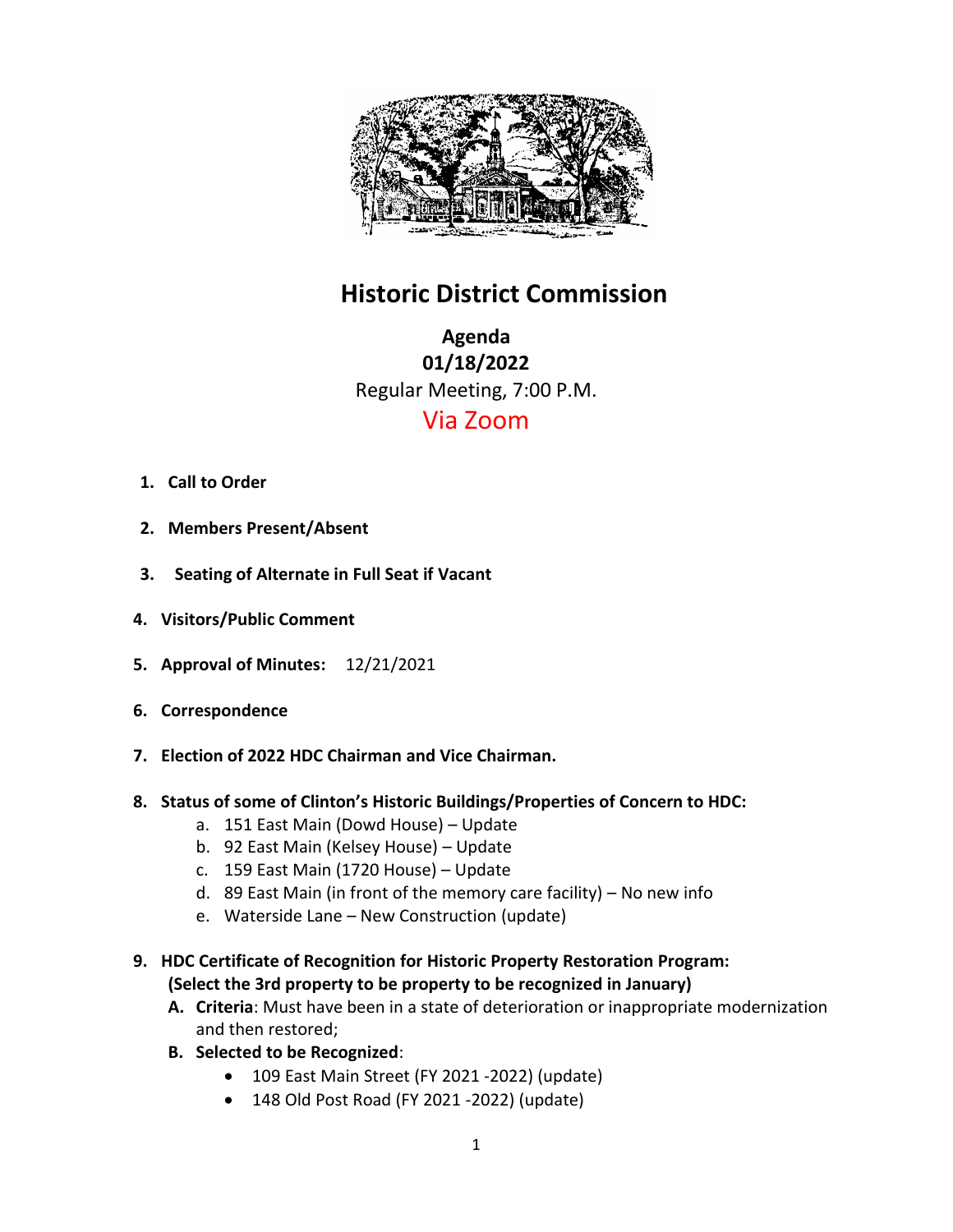#### **C. Potential Candidates:**

- 44 Waterside Lane
- 5 Liberty Street (LGHD & built in 1725); interior destroyed by fire in 1993; holes in roof; covered with a shredded blue tarp for almost ten years; restored in 2001-2002.
- Methodist Church on Commerce Street (Steeple replaced)
- 17 Waterside Lane (Kabe's house)
- 63 East Main (Stanton House when completed)
- 92 East Main (Josiah Kelsey House when completed)
- 125 East Main (when completed)
- 129 East Main (when completed)
- 63 Pratt Road (when completed)

#### **10. Status of Recommendations of Individual Properties for National Register of Historic Places that are Not in a National Register District:**

- a) Pallenberg Complex @ 15 North High (nothing new)
- b) 63 Pratt Road (nothing new)
- c) Cow Hill School (nothing new)

## **11. Expand the LGHD by adding 18 Liberty Street.** (nothing new expected until 2022+)

## **12. Clinton Historic District Signage (Update**):

- a) CLFRF/ARPA Funding Request (update)
- b) FY 22-23 Budget Request (pending)

## **13. Commerce Street/Leffingwell as a National Register District.** (update)

## **14. "Clinton Events" (update)**

## **15. Current HDC Areas of Concern (update)**

## **16. Adjournment**